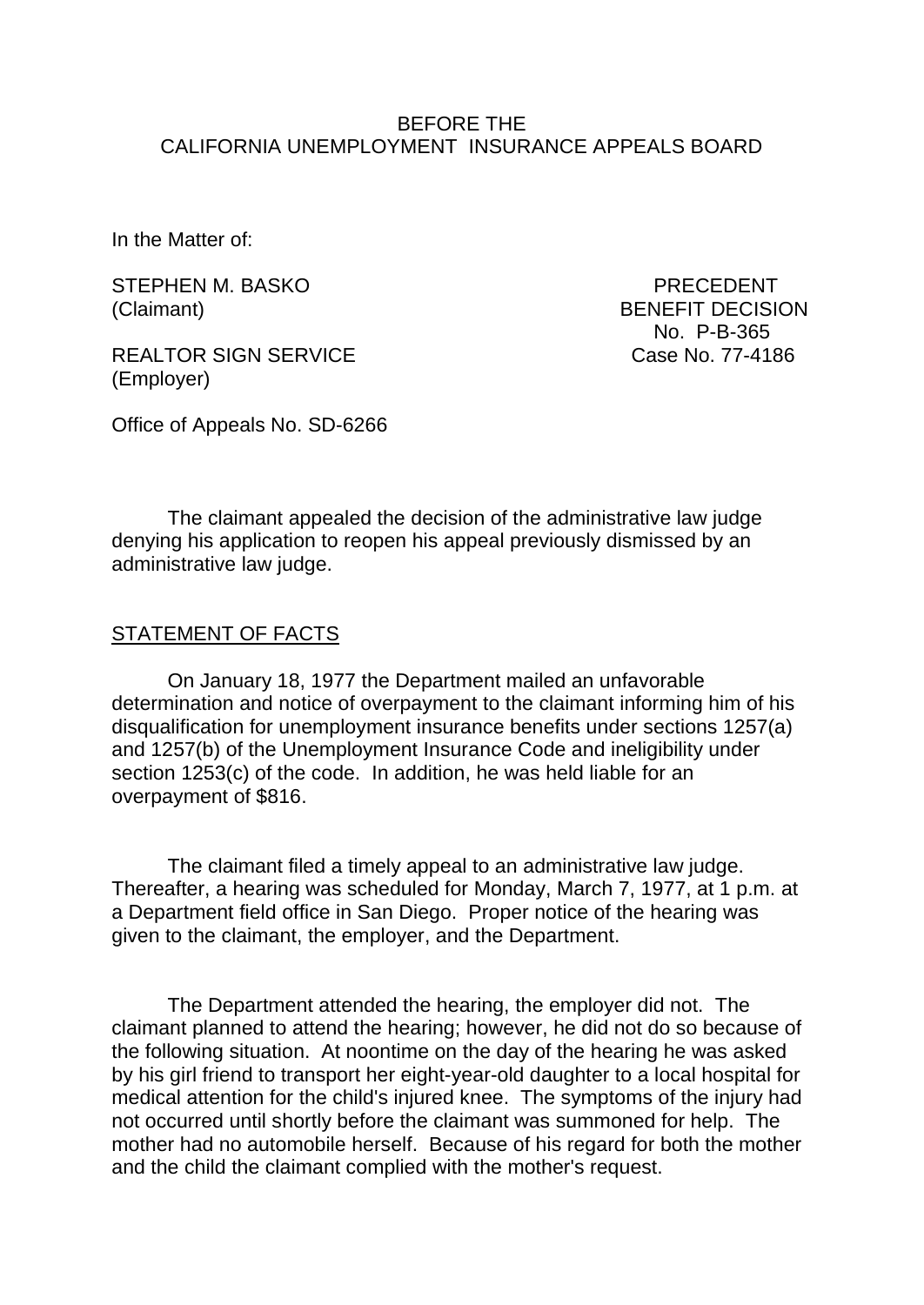At approximately 12:40 p.m. the claimant telephoned the office where the hearing was to be held but was unable to talk to the administrative law judge. He did talk to the person who answered the telephone, explained his difficulty at the hospital, and was told that he would receive a written notice of what he should do to reopen his case. Although the hospital was 15 minutes away from the place of the hearing, the claimant did not attempt to attend the hearing because he was anxious about the child's condition and had the only car which could be used to transport the child home. The claimant did not appear at the hearing.

A decision dismissing the claimant's appeal for his nonappearance was issued on the following day, March 8, 1977. The claimant filed a timely written application to reopen his appeal based upon the above-described facts. On April 15, 1977, an administrative law judge heard testimony on the claimant's appeal, including the issue of whether he had shown good cause for his failure to attend the hearing on March 7, 1977. The administrative law judge found that the claimant had not shown good cause for his failure to appear and denied his application to reopen the appeal. On May 10, 1977 the claimant filed a timely appeal from the administrative law judge's decision to this Board.

# REASONS FOR DECISION

The issue of "good cause" for an appellant's failure to appear at an administrative law judge hearing is governed by Board Rule 5045(c) and (d), (Title 22, California Administrative Code section 5045(c) and (d)):

"(c) If an appellant or petitioner fails to appear at a hearing, the administrative law judge may issue a decision dismissing the appeal or petition. A copy of the decision shall be mailed to each party together with a statement concerning the right to reopen the appeal as provided in subsection (d).

"(d) Any such dismissed appeal or petition shall be reopened by the administrative law judge if the appellant or petitioner makes application in writing within twenty (20) days after personal service or mailing of the dismissal decision and shows good cause for his failure to appear at the hearing.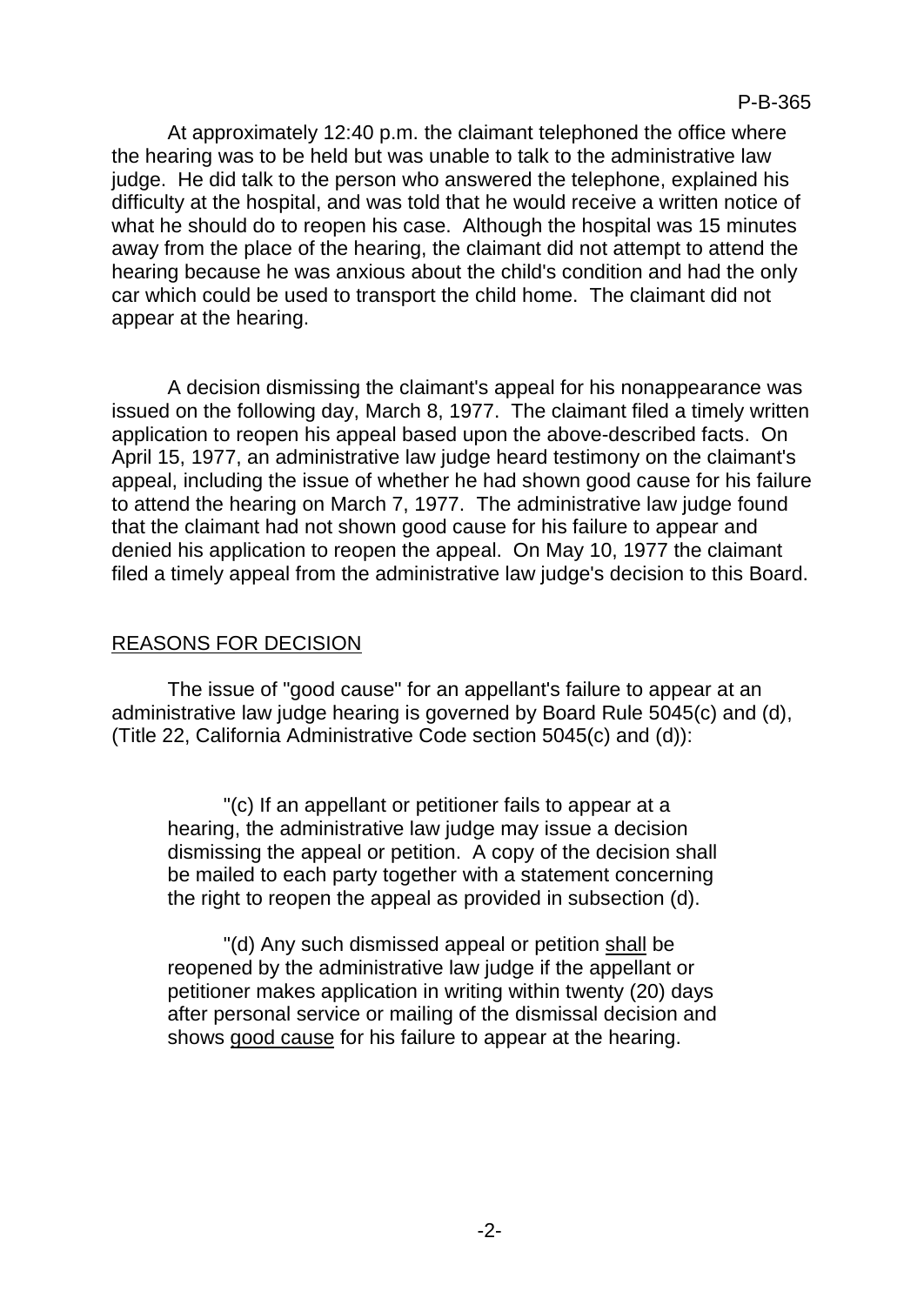Lack of good cause will be presumed when a continuance of the hearing was not requested promptly upon discovery of the reasons for inability to appear at the hearing. However, the administrative law judge may reopen the appeal or petition at any time within one (1) year after the date of the scheduled hearing if the appellant or petitioner was prevented from attending the hearing because his work took him out of the United States, and if the appellant or petitioner makes application in writing within twenty (20) days after his return to the United States." (emphasis added)

Effective January 1, 1976 the legislature amended a number of sections of the Unemployment Insurance Code to define "good cause" for the late filing of various appeals as including, but not limited to, "mistake, inadvertence, surprise or excusable neglect" (Stats. 1975, C. 979; see code sections 1328, 1330, 1334, 1377, 2707.2, 2704.4, 2737, 3654.4, 3655, 3656, 4655, 4656).

In response to this legislative change the Appeals Board in May of 1976 and again on May 5, 1977 amended its rules to define "good cause" as including, but not limited to, "mistake, inadvertence, surprise or excusable neglect" (see Board Rules 5002(j), 5005, 22 Cal. Adm. Code 5002(j), 5005).

As amended, the Board's rules reflect the legislative as well as the judicial policy that civil controversies should be decided on their merits (see generally 5 Witkin's California Procedure (1971, 2d Edition), p. 3702; Motions for Relief From Default, section 126; 473 Code of Civil procedure; Gibson v. California Unemployment Insurance Appeals Board (1973), 9 Cal. 3d 494, 499; 108 Cal. Rptr 1).

However, even before the recent amendments to its rules, the Board had recognized the desirability of having disputes under the Unemployment Insurance Code decided on their merits. Thus, in Benefit Decision No. 6037, the Board held that an employer, the appellant, had shown good cause for the failure to appear at a hearing where a continuance had been sought by telegram shortly before the hearing because an important witness could not be present. The order of the administrative law judge denying a reopening of the appeal was reversed and the employer-appellant was granted another hearing by the Board.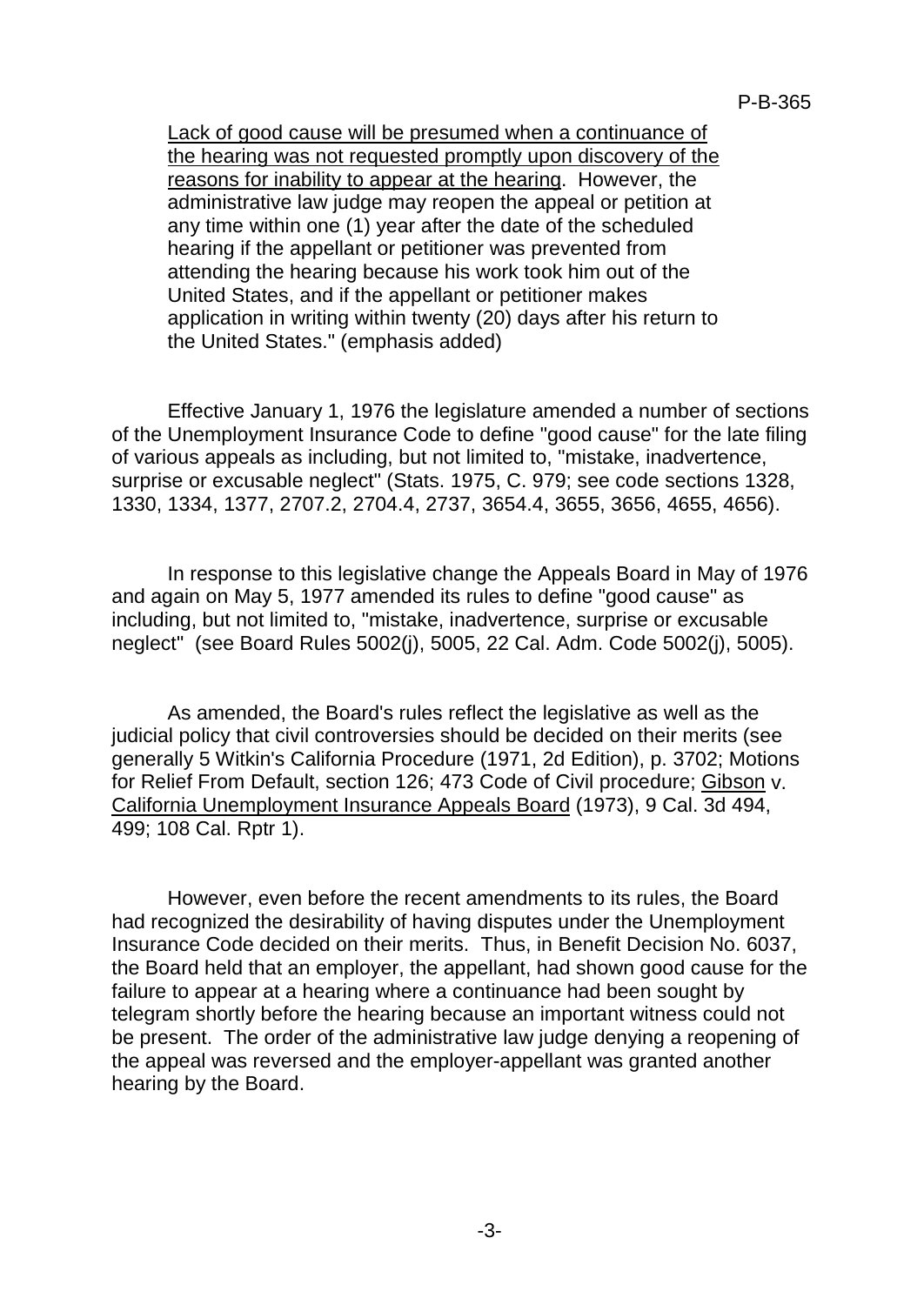In the present case, the claimant made a reasonable effort to notify the administrative law judge of his involvement at the hospital as soon as the facts of his situation could be communicated. Having undertaken to help the mother and the injured child, the claimant's decision to remain with them at the hospital was excusable.

## **DECISION**

The order of the administrative law judge denying the claimant's application to reopen his appeal is reversed. The matter is remanded to an administrative law judge for a further hearing, if necessary, and a decision on the merits. The transcript of the hearing held on April 15, 1977, and the exhibits received in evidence at that hearing, are to be considered part of the record in this matter for all purposes.

Sacramento, California, August 16, 1977.

# CALIFORNIA UNEMPLOYMENT INSURANCE APPEALS BOARD

DON BLEWETT, Chairperson

MARILYN H. GRACE

CARL A. BRITSCHGI

RICHARD H. MARRIOTT

CONCURRING and DISSENTING - Written Opinion Attached

HARRY K. GRAFE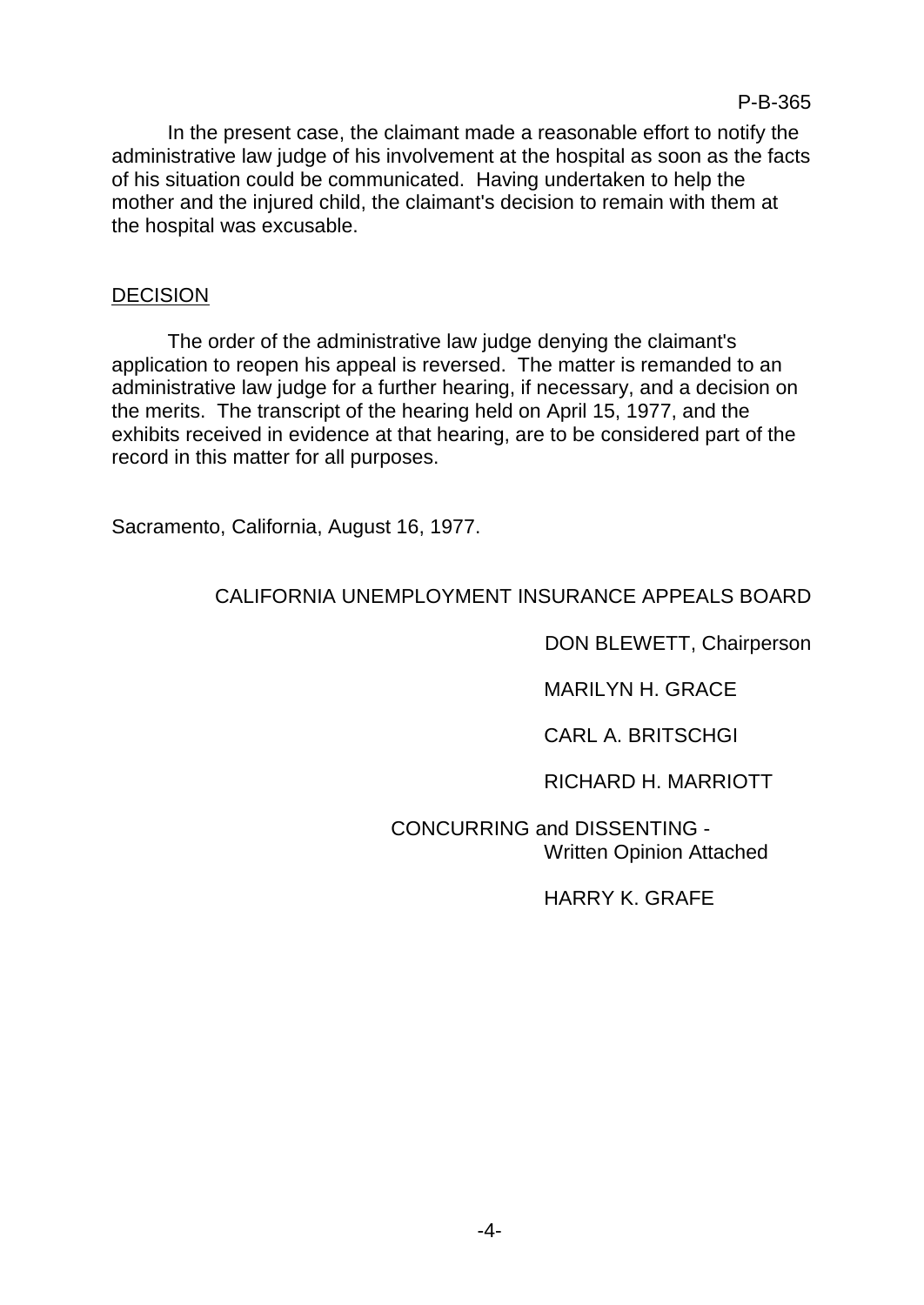#### CONCURRING AND DISSENTING OPINION

I concur in the result reached by my colleagues in the case presently before us; however, for the reasons I set forth in my dissenting opinion in Appeals Board Decision No. P-B-348 (which I incorporate herein by reference), I believe the proper approach to an interpretation of the "good cause" provisions of Board Rules 5045 (c) and (d) (Title 22, California Administrative Code) is to test the factual matrix against the wealth of judicial case law which has interpreted §473 of the Code of Civil Procedure, as the exculpatory provisions of §473 are virtually identical to those which will afford "good cause" under Board Rules 5002 (j) and 5005.

Applying the judicial interpretations of the provisions of §473 to the instant case produces the same result, but has the more commendable feature of affording parties, administrative law judges, the Employment Development Department, and the Department of Benefit Payments with a readily available source of precedental authorities, obviating the more precarious route of speculating what the view of this Board may be and not knowing the answer until a Board decision is rendered after-the-fact. The latter approach, which has been chosen by the Board majority in P-B-348 and this new precedent decision leaves parties, administrative law judges, and the two Departments in the limbo of having to play an ongoing guessing game.

The California courts, in examining the "excusable neglect" provision of §473, have held that disability or accident meets that exculpatory test (see Buck v. Buck (1954), 126 Cal App 2d 137; Fink & Schindler Co. v. Gavros (1925), 72 Cal App 688). The illness or accident need not be that of the party. In Van Dyke v. MacMillan (1958), 162 Cal App 2d 594, a default was set aside where, on the date set for trial in Yuba City, the defendant's attorney was ill in Los Angeles, but had sent a telegram to the judge and mailed an affidavit for continuance, which took two days to reach the court and did not arrive until after the default order had been entered. Likewise, the default order was lifted in Stub v. Harrison (1939) 35 Cal App 2d 685, as the defaulting party had been at the hospital with his seriously injured son.